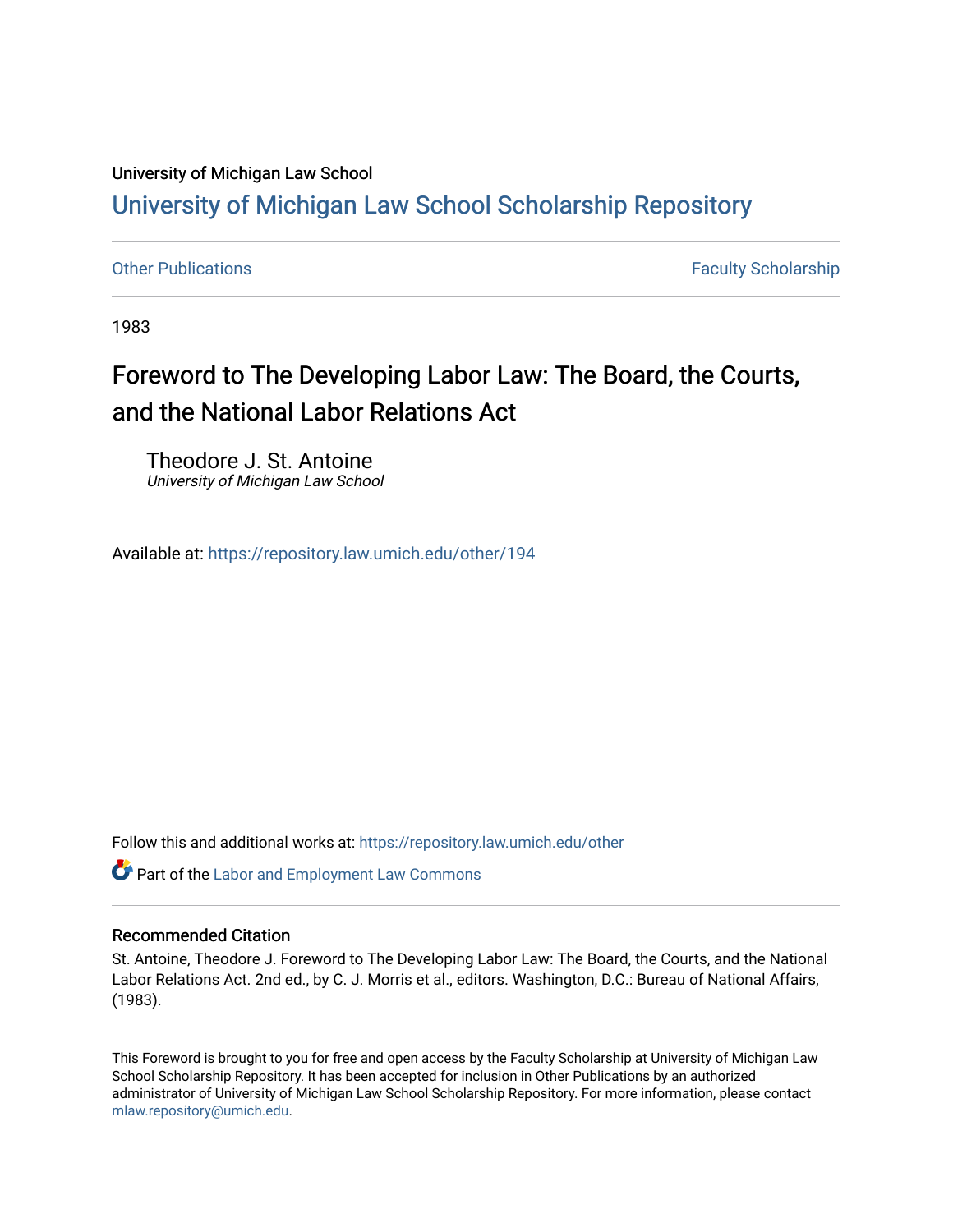# **The Qeveloping Labor Law**

**The Board, the Courts, and the National Labor Relations Act** 

## **Second Edition**

## **Volume** I

**Editor in Chief** 

**Charles J. Morris**  Professor of Law Southern Methodist University

**Editors** 

**Allan L. Bioff** 

Attorney at Law Kansas City, Mo.

**Laurence J. Cohen**  Attorney at Law Washington, D.C.

**Bernard T. King**  Attorney at Law Syracuse, N.Y.

**Charles A. Powell** Ill Attorney at Law Birmingham, Ala.



**Section of Labor and Employment Law American Bar Association** 



**The Bureau of National Affairs, Inc., Washington, D.C.**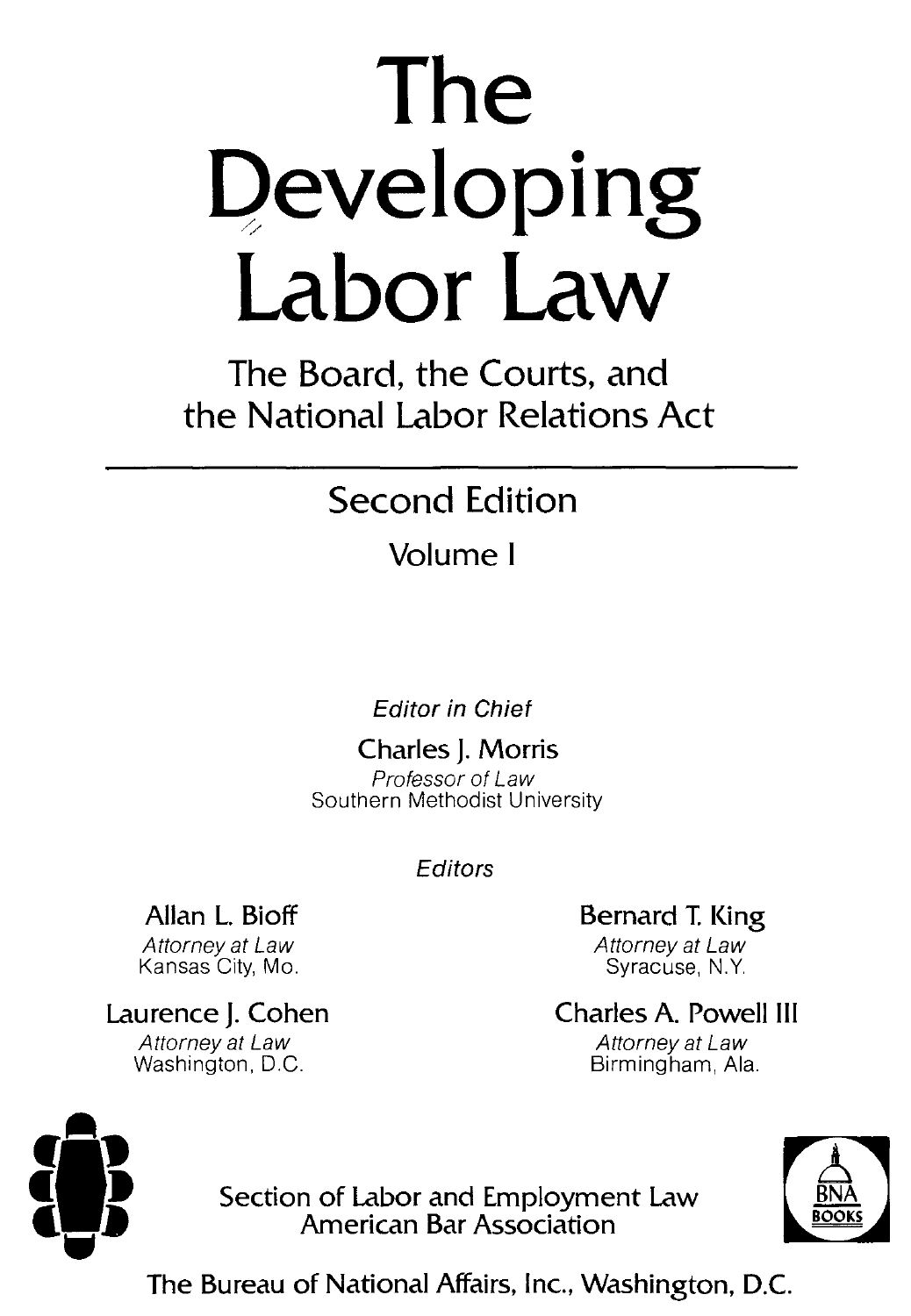#### Copyright © 1971, 1983 American Bar Association Chicago, Ill.

Second Printing September 1983

#### **Library of Congress Cataloging in Publication Data**

Main entry under title: The Developing labor law.

"Section of Labor and Employment Law, American Bar Association." Kept up to date by annual supplements. Includes index.

1. Labor laws and legislation-United States. I. Morris, Charles J., 1923- II. American Bar Association. Section of Labor and Employment Law.<br>KF3369.D48 1983 344.73'01 83-3689 KF3369.D48 1983 344.73'01<br>**ISBN** 0-87179-360-1 (set) 347.3041 ISBN 0-87179-360-1 (set) ISBN 0-87179-403-9 (vol. I) ISBN 0-87179-404-7 (vol. II) ISBN 0-87179-405-5 (student ed.: set) ISBN 0-87179-406-3 (student ed.: vol. I) ISBN 0-87179-407-1 (student ed.: vol. II)

Printed in the United States of America

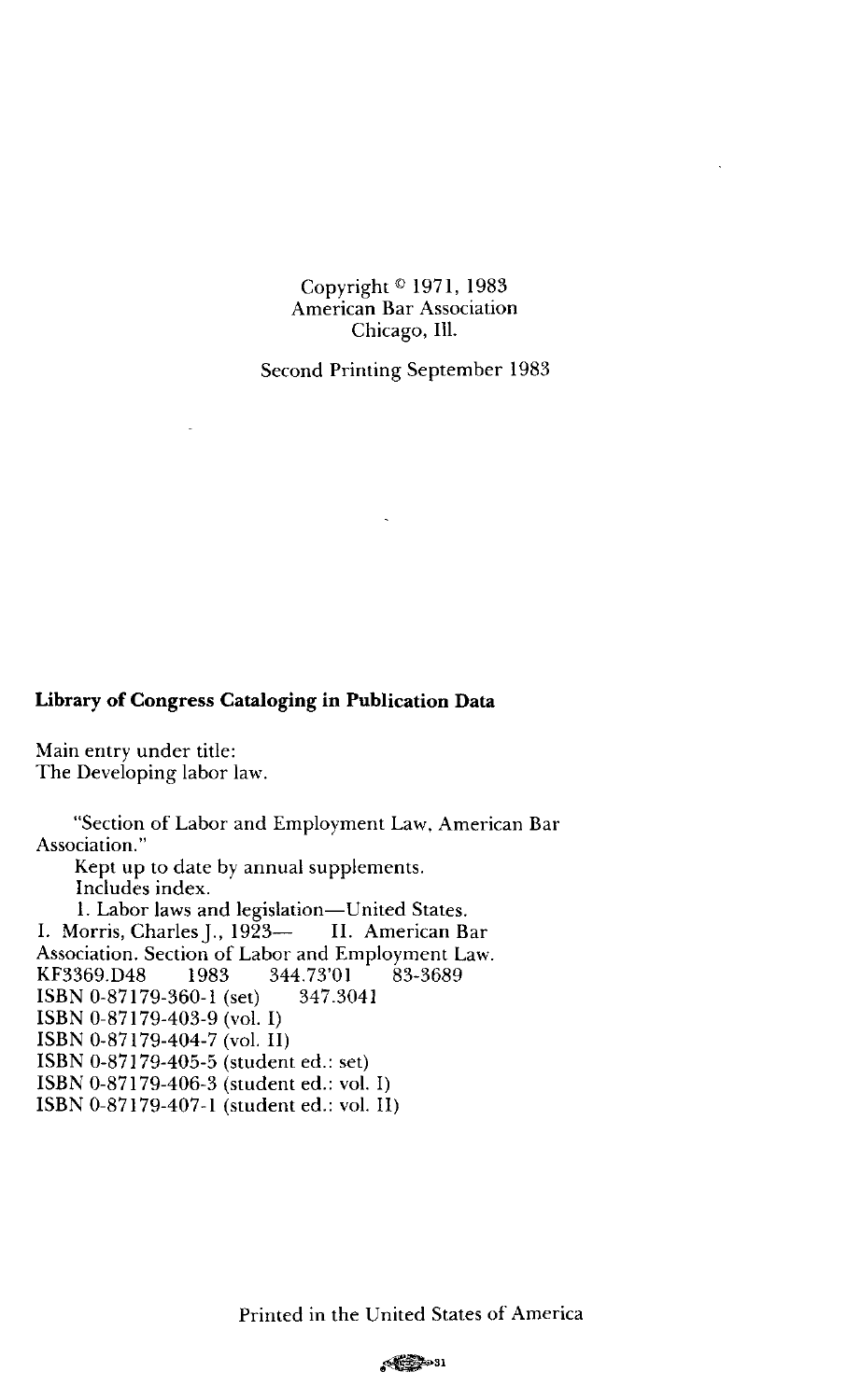#### **FOREWORD**

Over a dozen years ago, while I was serving as Secretary of what was then styled the Section of Labor Relations Law, I had a ringside seat at the production of the first edition of THE DEVELOPING LABOR LAW. I remember counting myself thrice blessed. I had no role whatsoever to play in the impossible task Charlie Morris had undertaken. Yet if by some miracle he succeeded, I could join my fellow Council members in taking due credit for our sagacity in sponsoring such an ambitious and imaginative project. And as a teacher and researcher, I would have available a truly unique resource. All that was problematic. But on one point I was absolutely certain. The Section would have to look elsewhere for an editor for any succeeding edition. No man in his right mind would twice attempt to ride herd on such a formidable collection of mavericks as had been assembled from the union, management, and public segments of the labor bar to essay this monumental feat. Obviously, I failed to reckon with the almost infinite dedication, perseverance, and patiencenot to mention wiliness-of Professor Morris.

The first edition, which then-Dean Michael Sovern confessed in the Foreword had left him "in awe of the accomplishment," has been with us for more than a decade. Now its successor has arrived, with some different faces among the contributors but with the same indomitable figure holding the reins. The new edition covers much the same ground as its predecessor, and is similarly organized. It is nearly twice as long, however, reflecting a considerably more refined and exhaustive analysis of the material. The superiority of the current work is epitomized by its keener, more thorough treatment of such subtle and controversial topics as mandatory subjects of bargaining and the relationship of the National Labor Relations Board to the arbitration process. Indeed, THE DEVELOPING LABOR LA w (Second Edition) can fairly be described as the most comprehensive, reliable, and objective study ever published on the National Labor Relations Act.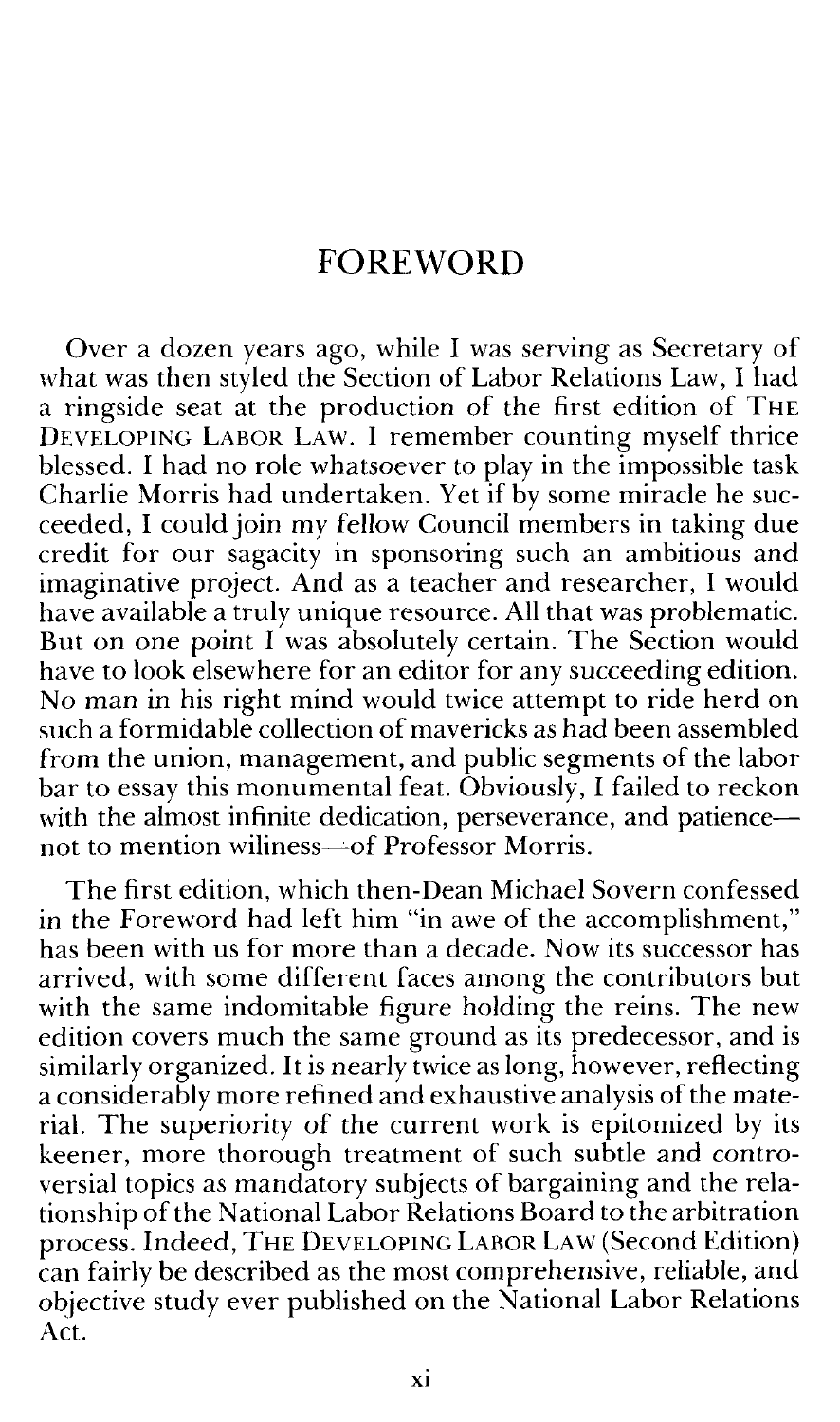That last sentence is of course intended as high praise. Yet indirectly it suggests the intrinsic limitations as well as the strengths of this imposing set of books. The very objectivity of this collaborative effort, which makes it an ideal starting point for research and ensures that it will continually be cited in both management and union briefs, also means that it lacks some of the critical punch and creative thrust that characterize the best writing of the freewheeling individual scholar or advocate, including quite specifically the often-provocative Professor Morris and some of his often-provocative colleagues. Neutrality is plainly the price of a joint endeavor like this one, however, and the results are well worth the price. Few law review articles arguing an idiosyncratic thesis come close to packing as much usable information into every page as does THE DEVELOPING LABOR LAW. And no single labor specialist could hope to match the combined expertise represented in these volumes.

The mildly misleading title invites mention of another limitation (not defect) of the work. Its actual scope is better defined in its subtitle, "The Board, the Courts, and the National Labor Relations Act." That puts the emphasis on the regulation of the union-management relationship, which was the primary focus of labor law for the three decades beginning with the New Deal era. Probably the most significant development in the whole field during the past two decades has been the shift of the spotlight from more conventional labor relations, with heavy stress on voluntary collective bargaining, to what might be termed the employment relationship, with much more direct governmental regulation of employer-employee relations and to a lesser extent of union-employee relations. The contemporary retreat from voluntarism began with Landrum-Griffin, and continued with the Equal Pay Act, Title VII of the 1964 Civil Rights Act, the Occupational Safety and Health Act, and the Employee Retirement Income Security Act. The states have recently furthered the trend with an increasing number of modifications of the at-will employment doctrine. Even the renaming of our Section in 1978 as the Section of Labor and Employment Law was **in** keeping with this new pattern.

Quite properly, the editors of THE DEVELOPING LABOR LAW have not diluted their product by trying to encompass this vast body of fresh material, although they have superbly treated "the mutual aid and protection" coverage which the **NLRA** provides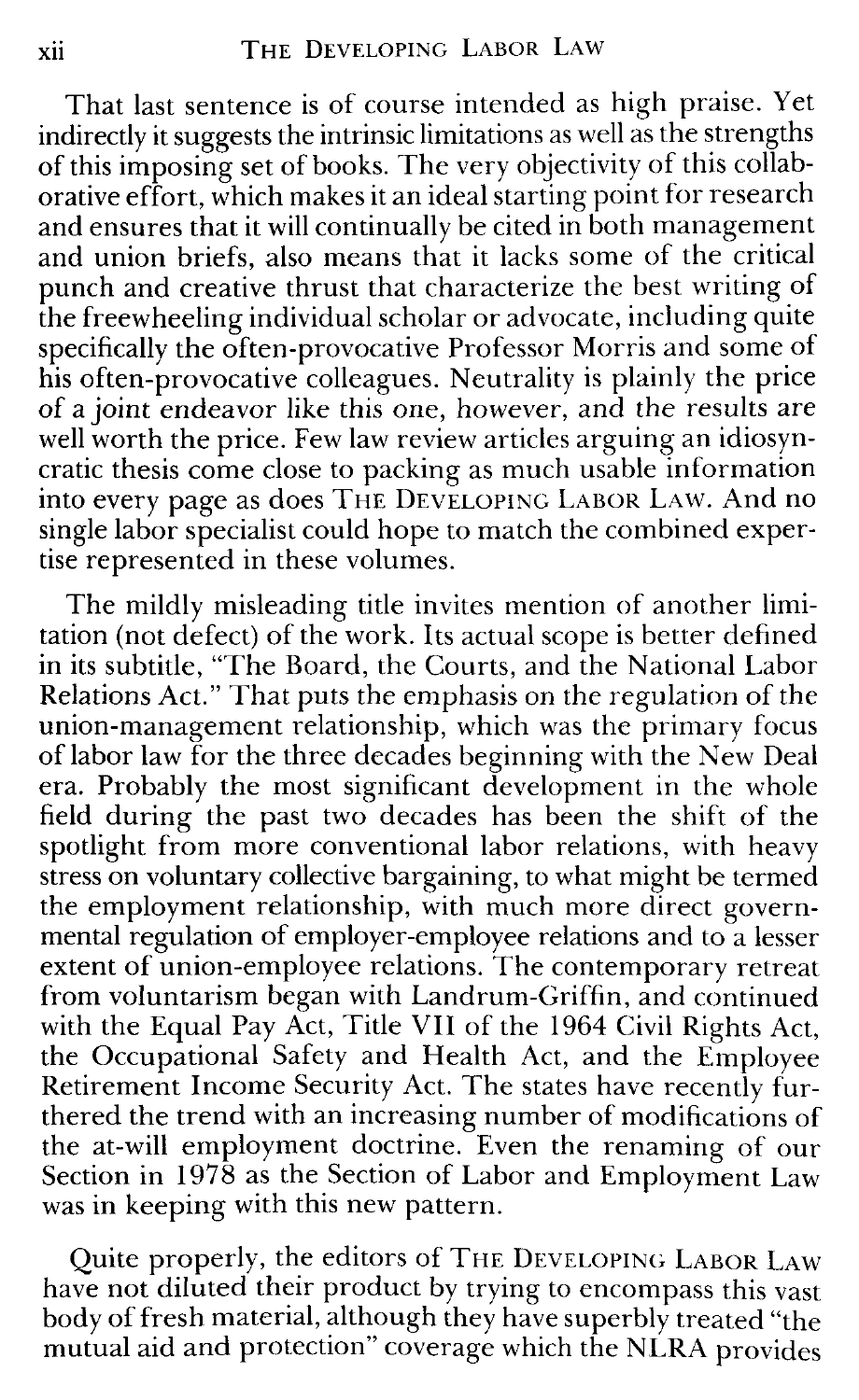#### FOREWORD xiii

for nonunion as well as unionized employees. Nevertheless, at a time when union membership in the United States has dipped below 20 percent of the total labor force, and when half the standing substantive committees of our Section do not deal directly with collective bargaining, we must recognize that "labor law" today embraces far more than the application of the NLRA. If it is conceivable that there exist within the Section the counterparts of Professor Morris and his doughty band, there is work aplenty for them to do. At any rate I no longer feel my initial twinge of regret that the present publication was not put off until  $1985$ , when it would have coincided with the fiftieth anniversary of the Wagner Act. In some respects it is just as fitting that the work should be published on the fiftieth anniversary of that important path-breaking transitional statute, the National Industrial Recovery Act.

What is the overall impression conveyed by these weighty tomes concerning the state of the **NLRA** as it rounds out its first half century? **In** 1970 Dean Sovern found much stability, and indeed some stodginess, amidst labor law's fabled volatility. But he also remarked that even such a settled doctrine as federal preemption "has a way of coming unglued." That dual theme of a relatively stable framework housing a frequently swinging pendulum is still with us. There is more consensus than ever on the right of employees to be free from all manner and kind of economic coercion or direct interference by employers and unions. At the same time our Editor in Chief must frantically juggle page proof to take account of the Labor Board's latest gyrations on the effect of an employer's misrepresentations preceding a union election. The most substantial empirical study ever carried out on a labor law problem has apparently done little to resolve disputes about the appropriate treatment of employer and union speech and conduct during representation campaigns. Participants and decision makers in the labor law community still seem to prefer in many instances to base their judgments on their hunches or their politics, rather than on an effort to dig out the hard facts. What I said years ago before this Section about the first term of the Burger Court thus remains generally true of the Board and the courts in dealing with the  $\overline{\text{NLRA}}$ : "Plus ça change, plus c'est la même chose!" ("The more things change, the more they stay the same!")

I tell my students there are three reasons they should practice labor law rather than one of those dreary other specialties. It is